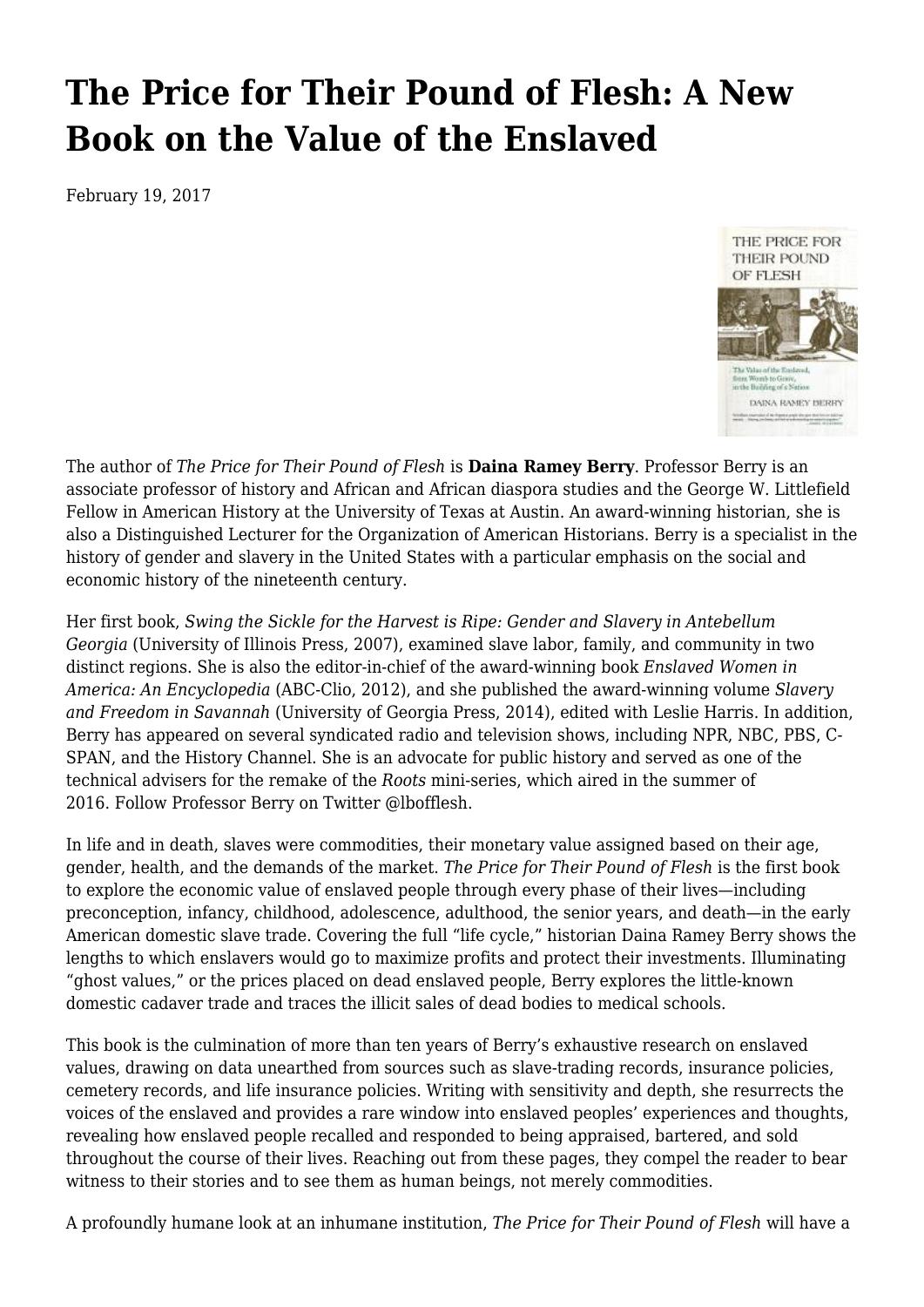major impact how we think about slavery, reparations, capitalism, nineteenth-century medical education, and the value of life and death.

## **Told: Slavery and the Making of American Capitalism**

Daina Berry has written the richest account of the many ways in which an enslaved African American's body was bought and sold throughout her or his lifetime. From the cradle to the grave and beyond, enslavers priced black bodies based on their imagined fitness for labor, sexual exploitation, use as collateral, and even their value after death as dissection cadavers. In horrific detail, Berry shows that there was a price tag placed on every pound of flesh. She also shows the efforts of enslaved people to assert that their lives had values beyond the money that could be rendered from their muscles and extracted from their bones. Out of the certainty that their souls were pearls beyond price, black people fought to make room for their own system of human values. —Edward E. Baptist, author of The Half Has Never Been

## **Ibram X. Kendi: Tell us a little bit about how you produced this book. What were your source materials, intellectual approaches, and writing style?**

**Daina Ramey Berry:** After seeing multiple references to enslaved people's prices in plantation records, I became interested in exploring the topic for the last 10 years. Enslaved people were often second to land value in terms of wealth generated by enslavers. At the same time, I kept seeing references to slave prices in history books, but scholars rarely contextualized the meaning of these values. Were they high, low, or average? How did enslavers and traders place a monetary value on a human being? What coping mechanisms did the enslaved use to survive commodification? What did they know about their values? Did they care whether or not they commanded a high price or were considered a bargain? I wanted to know how they were priced and also how those prices changed over the course of their lives.

To answer these questions I visited more than twenty archives over the last decade and examined more than 1,000 documents. They included insurance policies, tax records, estate inventories, bills of sales, probate records, deeds, gifts, newspaper advertisements, and court records. But I also studied narratives and other first-hand accounts that contained vivid descriptions of the experience of being treated as a commodity. This reminded me to keep enslaved voices central. Enslaved women and men had their own set of values that did not necessarily align with the values of those who traded them. I call these *soul values.* I argue that these values governed the way they responded to commodification. They clung to every ounce of their souls that they could, while their bodies were being objectified, exploited, beaten, and overworked.

At first I struggled with how to frame the study. But as I continued collecting a data set of nearly 12,000 valuations, I discovered that enslaved people were valued from preconception to postmortem. Planters and traders alike anticipated the value of an unborn child and his/her mother, and I remember being shocked to discover that the dead, too, carried a value. Enslaved people convicted of a crime (or not) were appraised and their enslavers received compensation from the state for their loss of property (public hanging). They were also paid for slave cadavers. When I came across a narrative that talked about exhuming the body of a toddler and selling the cadaver to a medical doctor, I began to explore the records, lecture notes, drawings, and autopsies of anatomy professors at teaching hospitals all over the United States. Here I discovered the long reach of *ghost values—*my term for pricing dead people.

In the end, I wanted to tell the story of a person and a commodity in the same body. I wanted enslaved peoples' thoughts and opinions about their commodification to be a central component. My goal was to develop a book that did not relegate them to a trope, an anecdote, or a point on a graph.